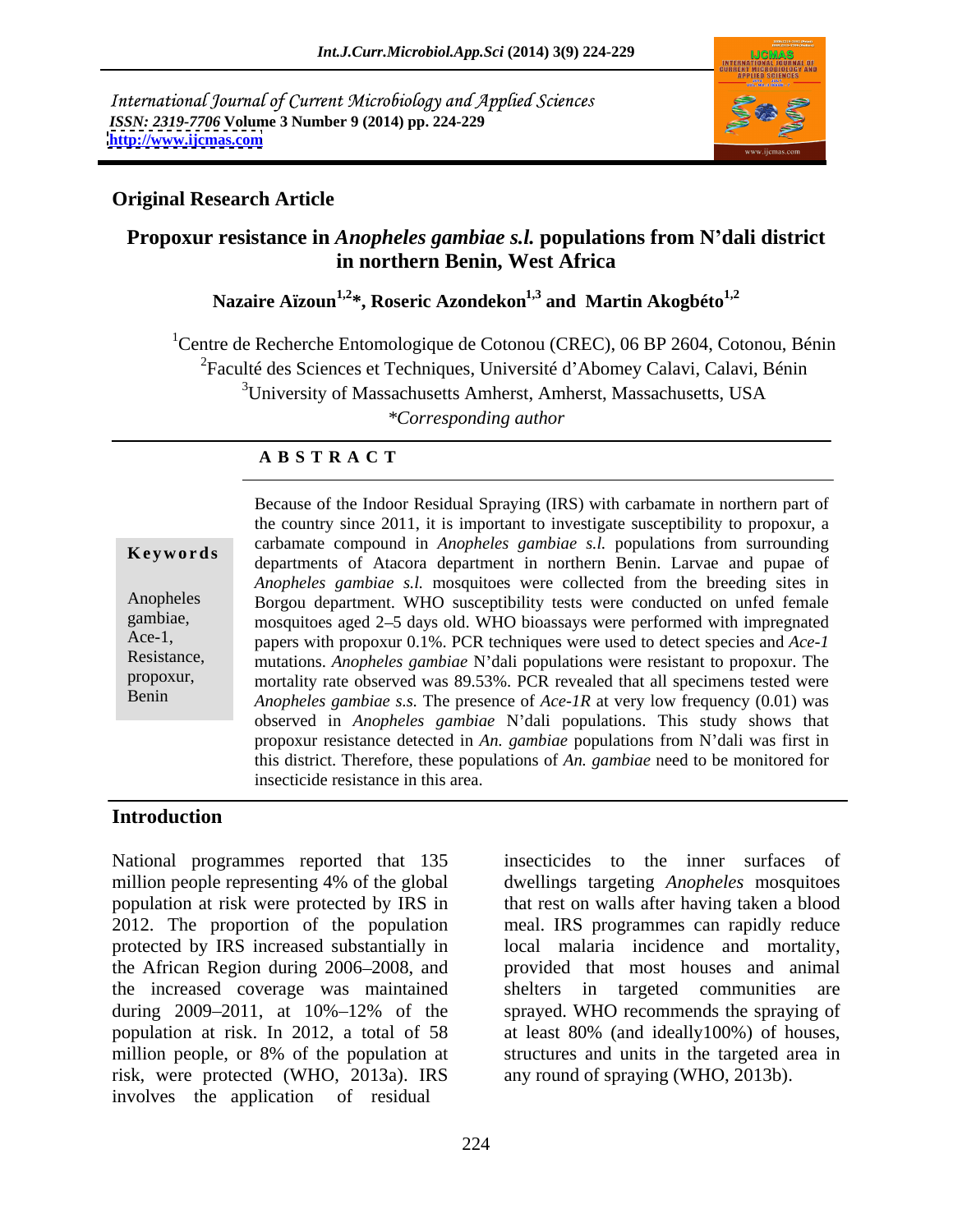Achieving universal coverage with effective vector control interventions requires timely and sustained programme-delivery **Study area** operations. In turn, this requires specialized personal at national, provincial, district and

acetylcholinesterase is a key enzyme in the nervous system, terminating nerve impulses by catalysing the hydrolysis of the neurotransmitter acetylcholine. It (AChE) is<br>the major target for organophosphate (OP) JR, 1974). Collected via ladles within rice farms from

evaluated the presence of the *ace-1R*<br>mutation within and among these An. mutation within and among these *An.* emergence at the CREC insectary. *An. gambiae s.l.* populations in the north Benin.

## **Materials and Methods**

### **Study area**

community levels. These teams are best Benin (West Africa) and includes the achieved through free mass distribution department of Borgou. Borgou department is campaigns every 3 years or less. However, located in the north of Benin and the study to ensure that coverage is maintained, it is was carried out more precisely in N'dali essential to complement these campaigns district, a rice growing area. The choice of with continuous distribution programmes the study site took into account the (e.g. through antenatal and routine economic activities of populations, their immunization services) before, during and usual protection practices against mosquito after mass campaigns (WHO, 2013a). bites, and peasant practices to control Organophosphates and carbamates (OP and characterized by a Sudanian climate with CX) insecticides are competitive inhibitors only one rainy season per year (May to that irreversibly inhibit the AChE enzyme, Cotober) and one dry season (November-<br>blocking nervous transmission and leading April). The temperature ranged from 22 to to the death of the insect. So, 33°C with the annual mean rainfall of The study area is located in Republic of farming pests. The northern zone  $(N' dali)$  is October) and one dry season (November April). The temperature ranged from 22 to 1,300 mm.

### **Mosquito collection**

the major target for organophosphate (OP) *An. gambiae s.l.* mosquitoes were collected and carbamate insecticides, which inhibit from March to July 2012 during the rainy enzyme activity by covalently season in N'dali district selected in the phosphorylating or carbamylating the serine northern part of the country*. Anopheles* preresidue within the active site gorge (Corbett imaginal stages (L1 to L4 instars) were The Benin National Malaria Control breeding sites. Once, larvae and pupae Programme has implemented indoor residual collected, they were then kept in labeled spraying (IRS) campaign under the financial bottles related to the N'dali district support of the PMI (President's Malaria surveyed. Otherwise, larvae collected from Initiative) using bendiocarb in the north of multiple breeding sites were pooled together the country since 2011. The same product then re-distributed evenly in development was previously used to control *Anopheles* trays containing tap water. Larvae were *gambiae s.l.* populations from Ouemé provided access to powdered TetraFin® fish department in southern Benin (2008 2010). food, and were reared to adults under The present study proposes was to assess the 80% relative humidity at Centre de resistance status of malaria vectors from Recherche Entomologique de Cotonou N dali to propoxur. Moreover, this study (CREC) located in Akpakpa, in Cotonou collected via ladles within rice farms from N'dali using the dipping method on several insectary conditions of  $25+/2$ °C and 70 to district. The samples were reared up to adult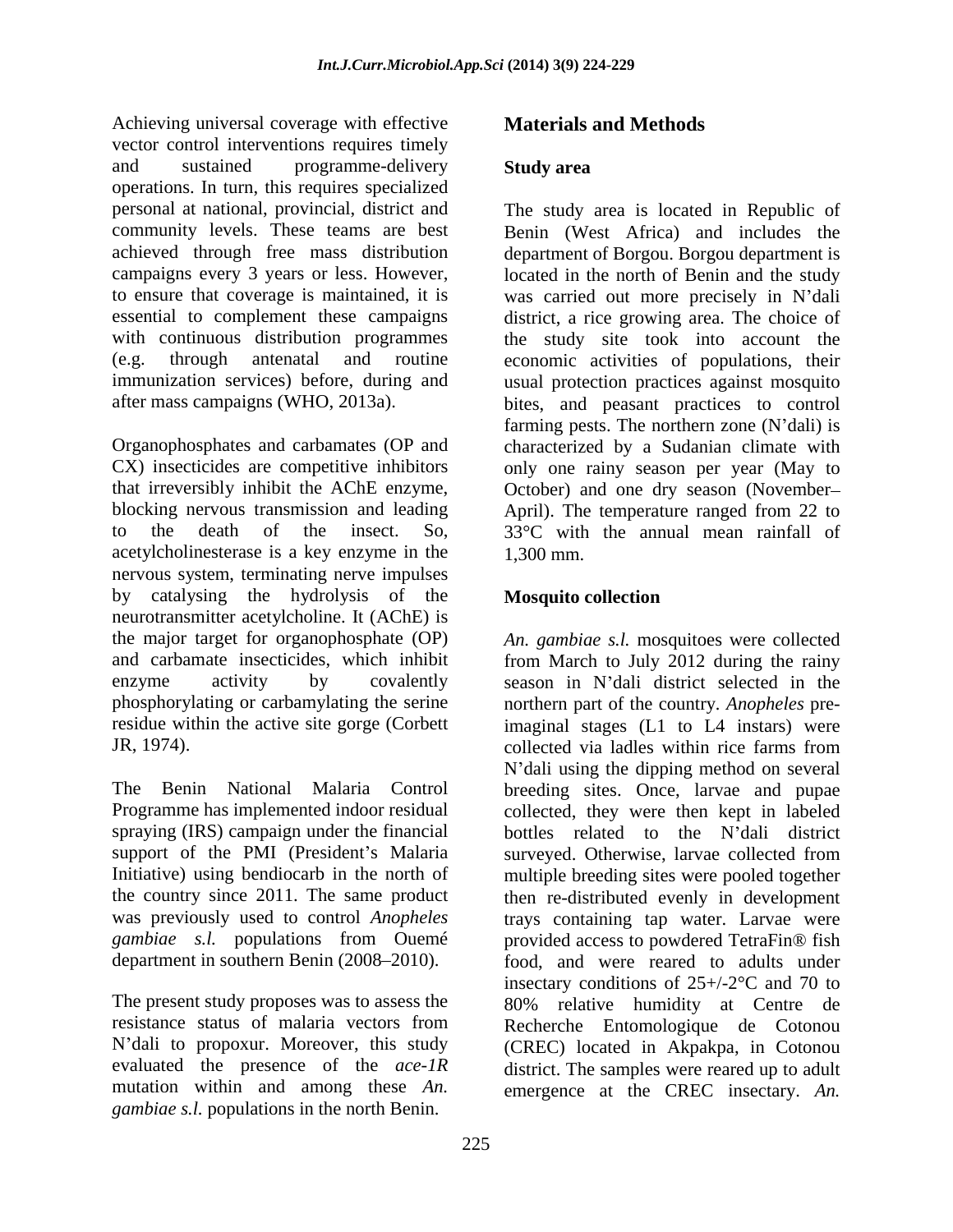*gambiae* Kisumu, a reference susceptible Polymorphism (PCR-RFLP) diagnostic test strain was used as a control for the bioassay was used to detect the presence of G119S tests. Susceptibility tests were done mutation (*ace.1R* gene) as described by following WHO protocol on unfed females mosquitoes aged 2–5 days old reared from larval and pupal collections. All 5'GATCGTGGACACCG TGTTCG3' and susceptibility tests were conducted in the Ex3AGrev 5'AGGAT GGCCCGCT GGAA CREC laboratory at 25+/-2°C and 70 to 80% CAG3 according to Weill *et al.* (2003). One relative humidity. The microlity of total DNA extracted from a relative humidity.

Females *An. gambiae* aged 2 to 5 days old were exposed to WHO diagnostic dosage of propoxur 0.1% according to the WHO  $(94^{\circ}C \text{ for } 30 \text{ s}, 54^{\circ}C \text{ for } 30 \text{ s and } 72^{\circ}C \text{ for }$ protocol (WHO, 1998). Thus, an aspirator  $30 \text{ s}$ ) with a final 5 min extension at 72 °C. was used to introduce 20 to 25 unfed female Fifteen microlities of PCR product were mosquitoes into five WHO holding tubes (four tests and one control) that contained untreated papers. They were then gently PCR fragments were fractionated on a 2% blown into the exposure tubes containing the insecticide impregnated papers. After one hour exposure, mosquitoes were transferred back into holding tubes and provided with cotton wool moistened with a 10% honey solution. The number of mosquitoes The resistance status of mosquito samples knocked down" at 60 minutes and was determined according to the latest WHO mortalities at 24 hours were recorded following the WHO protocol (WHO, 1998).  $\qquad -$  Mortality rates between 98%–100% Dead and surviving mosquitoes were indicate full susceptibility separately stored in individual tubes with  $-$  Mortality rates between 90%-97% silicagel and preserved at -20°C in the laboratory, for further molecular - Mortality rates < 90%, the population is characterization. We used propoxur, an insecticide of same class as bendiocarb to check if there was already resistance to this

#### **PCR detection of species and** *Ace-1*  **mutations** and the control tubes was less than 5% (Abbott,

Specimens of *An. gambiae* from the WHO

**Testing insecticide susceptibility** 25 µl PCR reaction containing Taq DNA Weill *et al.* (2003). Mosquito genomic DNA was amplified using the primers Ex3AGdir Ex3AGrev 5'AGGAT GGCCCGCT GGAA microlitre of total DNA extracted from a single mosquito was used as a template in a polymerase buffer, 0.2 mM dNTP and 10 pmol of each primer. The PCR conditions were 94°C for 5 min and then 35 cycles of <sup>30</sup> s) with <sup>a</sup> final <sup>5</sup> min extension at 72°C. Fifteen microlitres of PCR product were digested with 5U of AluI restriction enzyme (Promega) in a final volume of 25 µl. The PCR fragments were fractionated on a 2% agarose gel stained with ethidium bromide and visualized under UV light.

### **Statistical analysis**

criteria (WHO, 2013c) as follows:

indicate full susceptibility

Mortality rates between 90%–97% require further investigation

considered resistant to the tested insecticides.

product in the district surveyed. Abbott's formula was not used in this study for the correction of mortality rates in testtubes because the mortality rates in all control tubes was less than 5% (Abbott, 1987).

bioassay tests were subjected to the *An.*  To compare the status of insecticide *gambiae* species specific PCR assays for resistance, Fisher's exact test was carried out species identification (Scott *et al.*, 1993). to determine if there was any significant<br>The PCR-Restricted Fragment Length difference between mortality rates of to determine if there was any significant difference between mortality rates of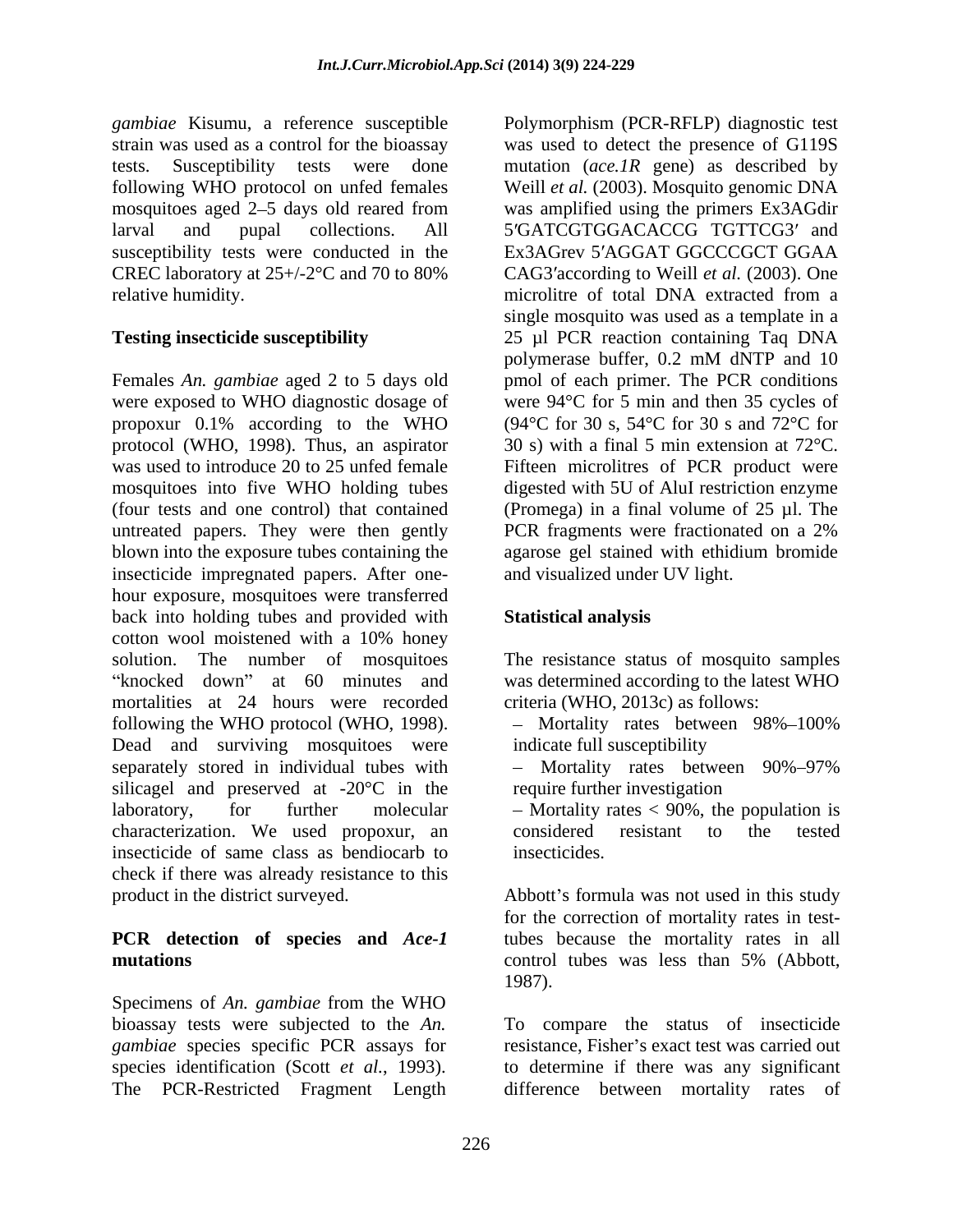populations of *An. gambiae s.s.* of districts

analysed using the version 1.2 of Genepop (Raymond and Rousset, 1995). The software

Research of Cotonou, Benin. Selection pressure by agricultural

Kisumu strain (control) confirmed its susceptibility status with 100% mortality as the esterases activity in a reference strain. All female mosquitoes of resistance (Aïzoun *et al.*, 2013b). a reference strain. All female mosquitoes of *Anopheles gambiae* Kisumu, which were exposed to WHO papers impregnated with In addition, Djogbenou et al. (2008, propoxur 0.1% showed a total mortality with no survivors after 24 hours mortality recording. This result confirmed that they were susceptible to this product. Regarding An. *gambiae* N'dali populations, they were

# **Species of** *Anopheles gambiae* **and** *Ace-1*

PCR revealed 100% of mosquitoes tested area. were *Anopheles gambiae s.s.* The frequency of *Ace-1R* in *Anopheles gambiae* N dali was

Acetylcholinesterase is a key enzyme in the nervous system, terminating nerve impulses these populations to this carbamate by catalysing the hydrolysis of the neurotransmitter acetylcholine. It (AChE) is the major target for organophosphate (OP)

using Statistica 6.0. The covalently covalently activity by covalently Allelic frequency of G119S mutation was residue within the active site, gorge and carbamate insecticides, which inhibit enzyme activity by covalently phosphorylating or carbamylating the serine (Corbett, 1974).

R-2.15.2 (R Development Core Team, 2011) An. gambiae N'dali populations were was used for the statistical analysis. resistant to propoxur in northern part of the **Ethical approval** (2003), *An. gambiae* breeds in rice fields (at This study was approved by the Ministry of rests in houses of urban and peri-urban Health and the Center for Entomological areas, and it may be exposed to considerable **Result and Discussion mosquito coils.** Carbamate resistance was **Susceptibility of** *An. gambiae s.l.* populations from Atacora department in **populations to propoxur** north-western Benin (Aïkpon *et al.*, 2013; country. According to N'Guessan *et al.* early stage of the cultivation) and habitually selection pressure by agricultural insecticides and/or domestic aerosols and also recently reported in *An. gambiae* Aïzoun *et al.*, 2013a) with the implication of biochemical resistance mechanisms mainly the esterases activity in bendiocarb

resistant to propoxur 0.1% with the published studies about the resistance status mortality rate of 89.53% (Table 1). of *An.* gambiae populations from N'dali **genotype**  populations of *An. gambiae* need to be resistance (Aïzoun *et al.*, 2013b). In addition, Djogbenou *et al.* (2008, unpublished data) has shown that *Anopheles gambiae* Kandi populations from Alibori department in northern Benin were also resistant to carbosulfan, a carbamate, with a mortality rate of 73%. There are no previous published studies about the resistance status district to carbamates until the current study was carried out. Therefore, these monitored for insecticide resistance in this area.

1% (Table 2). populations was corroborated with *Ace-1*  Propoxur resistance in *An. gambiae* N'dali mutation frequency as it was 1%. This result confirmed that there was really resistance of these populations to this carbamate compound.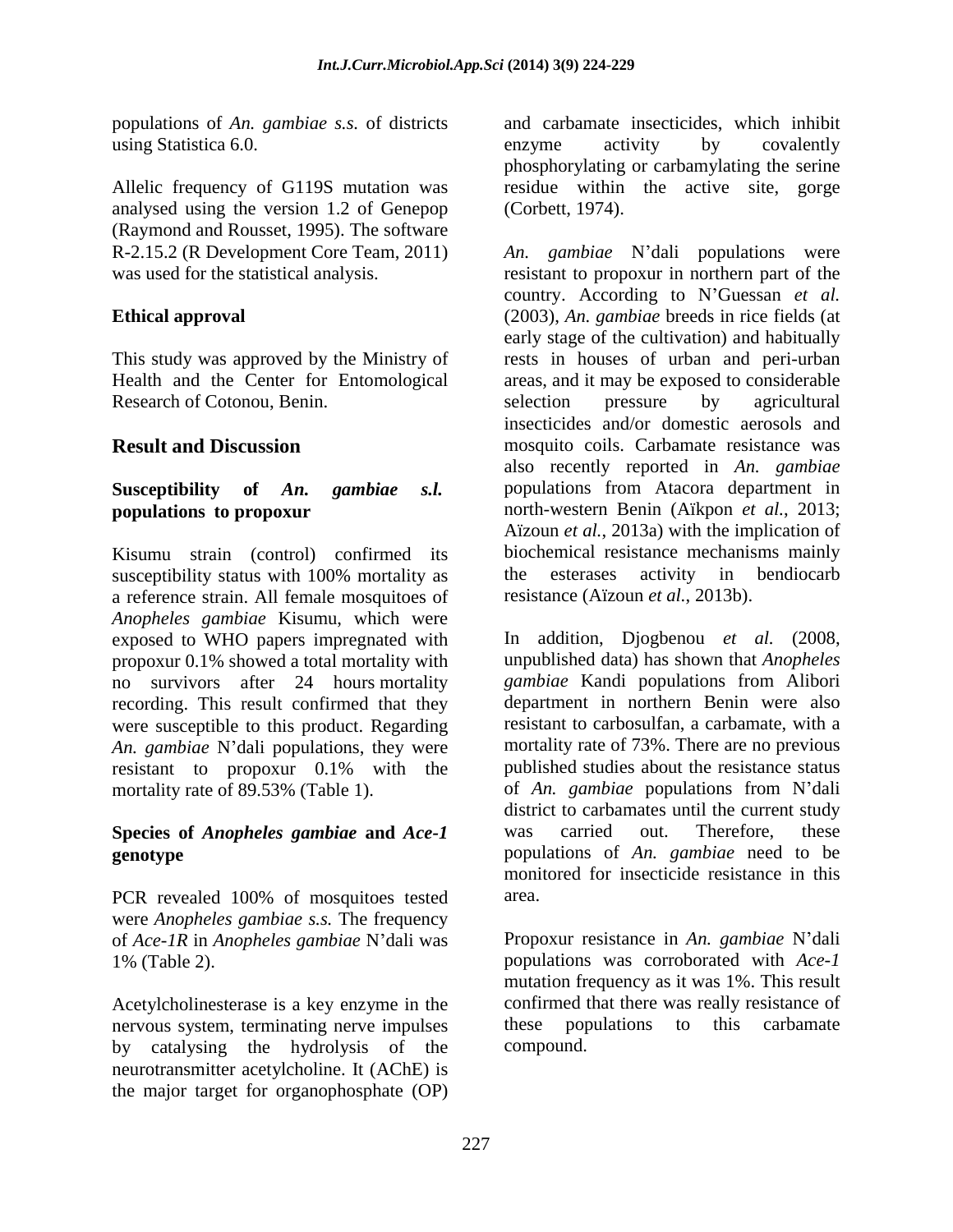| Population       | Insecticide | Number tested | % Mortality | Resistance status |
|------------------|-------------|---------------|-------------|-------------------|
| Kisumu (Control) | Propoxur    |               |             |                   |
| N'dali           |             |               | 9052        |                   |

**Table.1** Percentage of dead *Anopheles* mosquitoes observed after 1hour exposure to WHO papers impregnated with propoxur in N'dali district

**Table.2** *Ace-1* mutation frequency in *An. gambiae* populations issue from WHO bioassays tests

|                                                         | A <i>ce-1</i> mutation |    |            |
|---------------------------------------------------------|------------------------|----|------------|
| Locality<br>$\mathbf{r}$<br>Species Ag<br>Number tested | RR                     | SS | $F(Ace-1)$ |
| N'dali                                                  |                        | 40 |            |

Ag: *An. gambiae s.s.*

In the current study, PCR revealed that study and the doctoral training of Nazaire. 100% of mosquitoes from N'dali tested were *Anopheles gambiae s.s.* No *An. arabiensis* OKE-AGBO for statistical analysis and mosquitoes were found. Conversely, Damien TODJINOU for providing technical Djogbenou *et al.* (2008, unpublished data) has shown that *Anopheles arabiensis* populations were also present in N'dali in References the proportion of 1.2% within *An. gambiae* complex. This result showed that *An*. Abbott, W.S. (1987). A method of *arabiensis* populations from N'dali district tend to decline after four years. That could insecticide. J. Am. Mosq. Cont. Assoc., likely be due to the susceptibility of these  $3(2)$ : 302–303.

This study shows that propoxur resistance Akogbéto, M. (2013). Bendiocarb N'dali was first in this district. Therefore, these populations of *An. gambiae* need to be monitored for insecticide resistance in this

We are grateful to the President's Malaria Initiative of the U.S. Government through USAID which supported in part this study. We are also grateful to the Ministère de Aïzoun, N., Aïkpon, R., Padonou, G.G., l'Enseignement Supérieur et de la Cussou, O., Oké-Agbo, F., Recherche Scientifique (MESRS) of Benin which supported the second part of this

The authors would like to thank Frederic assistance.

### **References**

- Abbott, W.S. (1987). A method computing the effectiveness of an insecticide**.** *J. Am. Mosq. Cont. Assoc.*, 3(2):302 303.
- populations to carbamates four years ago. Aïkpon, R., Agossa, F., Ossè, R., Oussou, detected in *An. gambiae* populations from resistance in *Anopheles gambiae s.l.* O., Aïzoun, N., Oké-Agbo, F., Akogbéto, M. (2013). Bendiocarb populations from Atacora department in Benin, West Africa: a threat for malaria vector control. *Parasit. Vectors*, 6: 192.
- area. Aïzoun, N., Aïkpon, R., Gnanguenon, V., **Acknowledgements** Akogbéto, M. (2013a). Status of Oussou, O., Agossa, F., Padonou, G.G., organophosphate and carbamate resistance in *Anopheles gambiae sensu lato* from the south and north Benin, West Africa. *Parasit. Vectors*, 6: 274.
	- Oussou, O., Oké-Agbo, F., Gnanguenon, V., Ossè, R., Akogbéto, M. (2013b). Mixed-function oxidases